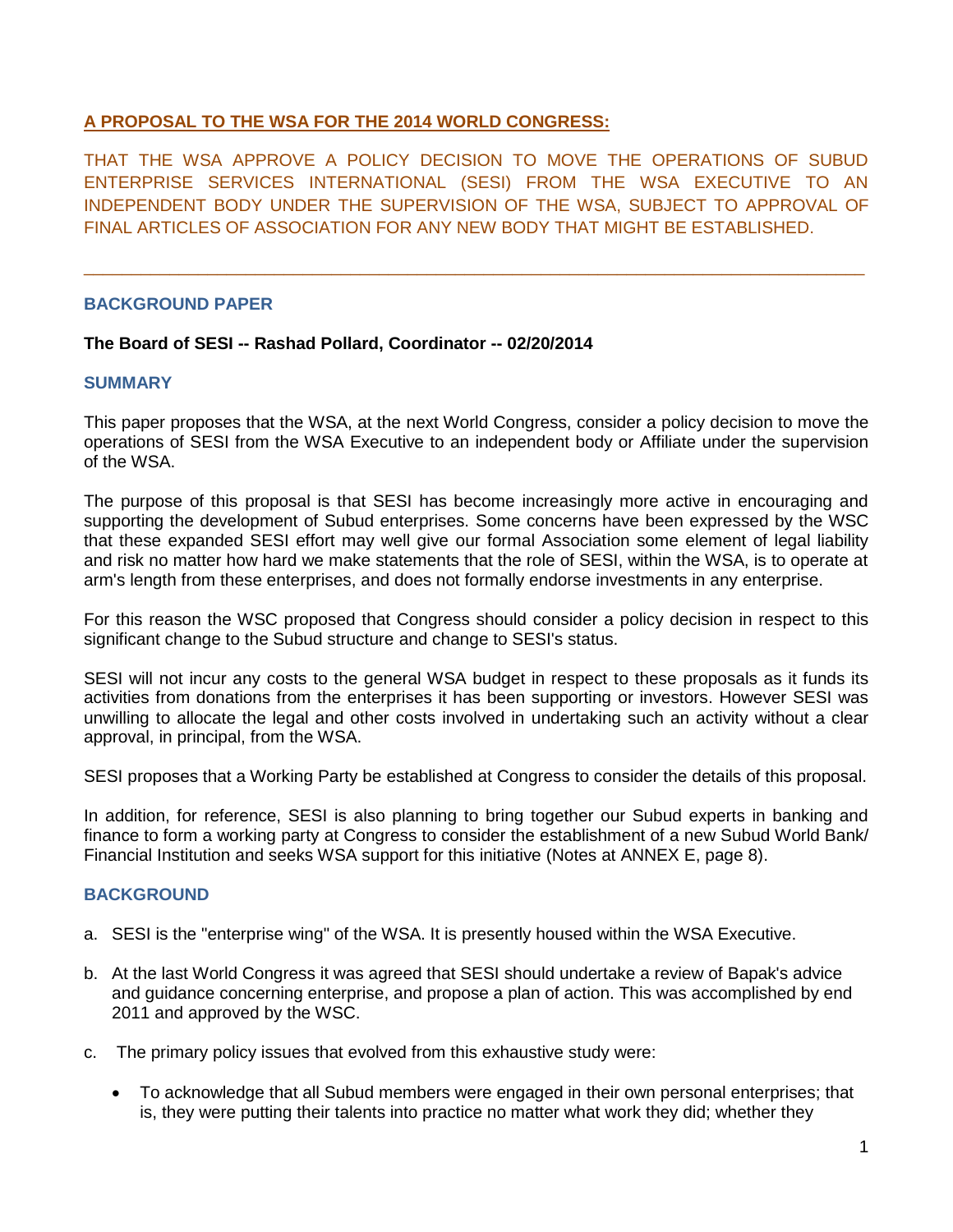owned their own enterprise or worked for someone else. From this personal income the members contribute to Subud on an entirely voluntary basis.

- To understand that Bapak advised us it would not be possible to fund our Association's needs from donations in this way -- for good Subud houses; helper travel; care for our members and so on, as well as to fund the outer activities of our Affiliates in their work in the world. The way to do this was to appreciate that those of us who were experts at business need to get together and, on top of the work they usually do, to act in concert to plan the establishment of enterprises that are formed as limited liability companies of shareholders of the membership with elected Boards and paid management. In this way we are acting free of our own individual needs, wants and self interest. In this way, also, we will learn the true meaning of harmony in working collaboratively together. On top of that, before we start, we should establish a form of World Bank. Bapak, himself, initiated the formation of this bank and the first enterprise in the S.Widjojo Center office building in the 1970s as demonstration models for us to understand and follow.
- d. From these inputs, SESI established a strategy to rejuvenate Bapak's vision for the establishment of Subud enterprises with specific reference to the 1975 World Congress (when SESI was created and its purpose defined, Annex A, page 4) and the S.Widjojo Center project (where Bapak demonstrated the Subud enterprise model). This approach was approved by the WSC. A brief history of efforts to create support to Subud Enterprises is attached (Annex B, page 5).
- e. SESI set out to demonstrated this rejuvenation strategy through initiating the formation of a business experts' group, headed by Ruslan Morris, to manage and finance the initial phases of several international enterprises in Kalimantan. See Annex C (Page 6) for the latest inputs on these enterprises.
- f. SESI began work on a Phase 2 in 2013 that would expand the Kalimantan enterprise development model to other business expert groups to be formed in other countries.
- g. To support this effort, SESI has been working to create data bases of business experts. This has been constrained by a withdrawal of promised funding to make an international data base of all expertise available within our Association (through national membership data). The present schedule is to have this established by Congress.
- h. SESI has always appreciated that it will take time to rebuild confidence and a structure to be able to turn again to the Subud enterprise model that Bapak proposed. For this reason SESI has been working to support the enterprises of Subud members who own their own enterprises, although there are limits to how much can be done from a central, international level and without our Subud bank. The primary vehicle for such activities is seen as national SES Representatives with the support of the SESI web site -- subudenterprise.com. SESI is keen that Subud members with enterprises should form close relationships in support of each other, and in support of the formation of working groups to assist the establishment of the Subud enterprises proposed, and is planning, at Congress, to bring them together to consider establishing an appropriate form of Chamber of Commerce for this purpose.

# **CONCERNS ABOUT LEGAL LIABILITY**

i. Some concern has been expressed at WSC meetings that these expanded SESI effort may well give our formal Association some element of legal liability and risk no matter how hard we make statements that the role of SESI, within the WSA, is to operate at arm's length from these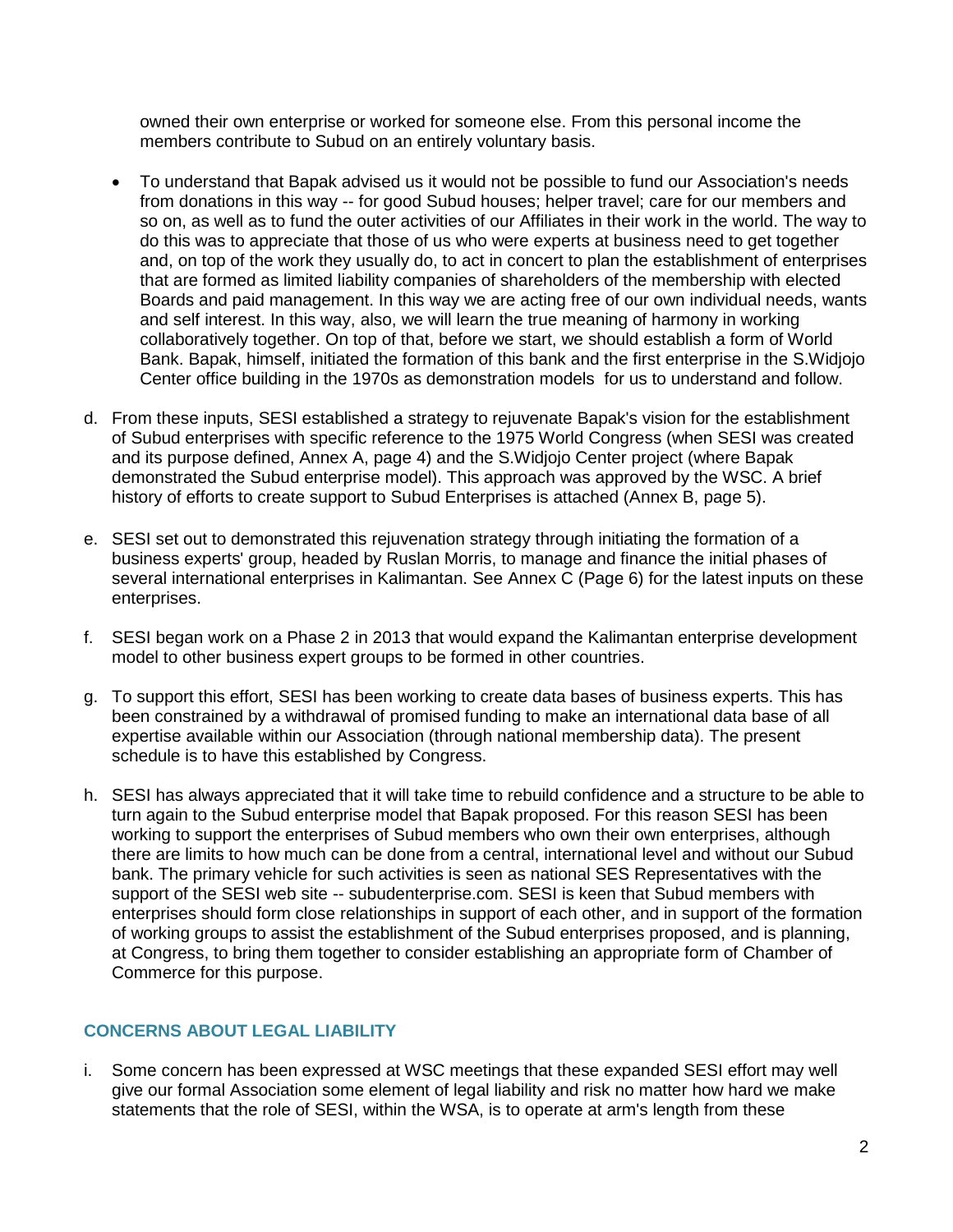enterprises and activities, and does not formally endorse investments in any enterprise. It is for this reason that Ruslan Morris resigned as the Coordinator of SESI when he began work on the Kalimantan enterprises, although he remained a Board member.

# **SESI WORKING PARTY AND PROPOSALS**

- j. SESI established a working party to consider this issue. The seven members of the party that responded all endorsed the concept of establishing SESI as a separate entity from the WSA the primary concern being the liability issue of a non-profit being so actively engaged in for-profit activities. One member, Hadrian Fraval the Zone 1&2 Representative provided a written summary of opinion (Annex D, page 7) . In further discussion it was agreed that oversight would be an issue to be addressed and a suggestion was made that SESI, itself, might remain within the WSA but its operations be established as a separate entity. Others felt we should separate SESI from the WSA entirely although some form of oversight from the WSA would be required.
- k. Subsequently USAHA MULIA BV (a private limited company) in Holland, that was originally establish to act as a focus for enterprise developments (after the World Congress in Germany) but had no viable function after it had worked to distribute shareholders' returns from the S.Widjojo sale, suggested that as SESI was being re-activated it may be that Usaha Mulia could be a low-cost and useful instrument for the operations of SESI. (An unofficial English translation of its articles are attached in Annex F, page 10).

# **FUNDING ISSUES**

- l. Any subsequent action to establish new, or adapted, legal entities for SESI's operations are not expected to be funded from the routine expenditures of the WSA nor are any expenditures of SESI other than a request for funds to attend WSA/ WSC meetings. All such funding will be obtained from the contributions of the enterprises that SESI supports as donations or investments.
- m. The WSC proposed that the above matter should be presented to the WSA at the World Congress for a policy decision. This document is in support of that resolution.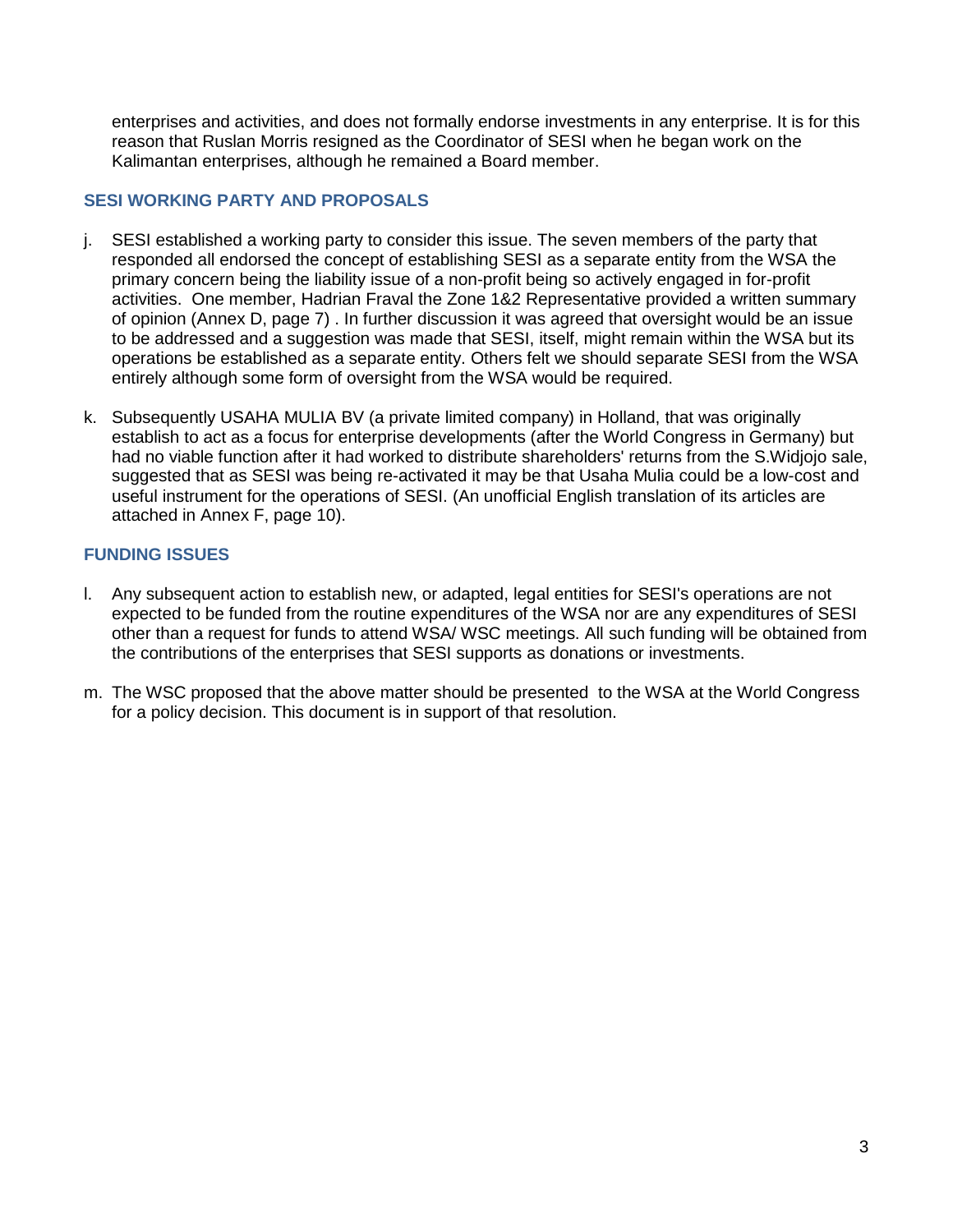# **ANNEX A -- THE AIM AND PURPOSE OF SESI**

# **EXTRACT: Bapak's Talk, World Congress, Wolfsburg, Germany June 21, 1975**

#### *Code Number : 75 WOB 15*

#### *Copyright © 2007 the World Subud Association. All rights reserved.*

Brothers and sisters, it seems necessary for Bapak to tell you about the plans and ideas we have for establishing an S.E.S. ( Subud Enterprises Service ) body. It is this that will serve all the national enterprises. This is indeed what Bapak intended before, but previously Bapak wanted to do it through the Bank, which is now called Bank Susila Bakti. It appears that the time is not yet ripe for doing it through the Bank, for it has not yet proved possible to get permission to set up an international bank in Indonesia. For this reason it is still established just as a national bank, and is only able to deal with local demands. So it must be made clear that it is not the intention to profit Indonesia alone, but this is the situation we are faced with, and we cannot as yet establish a bank able to include the whole world and to finance Subud members and Subud enterprises all over the world when they require capital. Because it is still difficult to do this, there is therefore this idea for setting up the S.E.S. body, which will not really be like a bank, but which will also help and foster the enterprises which will be established by members belonging to the various national centers.

This body will provide everything for the enterprises. That means it will provide capital and everything that is required, so that when it gives assistance to an enterprise in some national center it will supply all the requirements and personnel needed.

Thus besides providing money for the capital it will also select and appoint the personnel. These will be found and trained and directed by the S.E.S. body that is going to be established: S.E.S. International. This undertaking should acquire legal status and authorization from whatever country it may be in, so that it will be a body able to spread its wings all over the world. For this reason, brothers and sisters, it will be established in major cities, where it will really have influence and a wide scope when it comes to setting up an enterprise. Bapak feels that the main center for it should be in England. Yes, and then later on other places can be chosen and it can move to other places when it becomes more successful. These are the plans which Bapak hopes will, with God's blessing, be successfully accomplished.

Bapak also hopes that, besides listening to Bapak's explanations, you will all take part in the struggle. Now is the time for struggle and effort. We must not just be passive. We have to strive, strive towards the aim of worshipping the One Almighty God and of serving humanity in this world. For at present in this world we are always surrounded by unpleasant events which suddenly overtake us, so that help is needed from some organization or some country. It is this, among other things, that we hope that Subud may be able to carry out. In this way the name of Subud will be the name of a brotherhood that is not only able to receive grace and ilham ( divine knowledge ) from God, but one that is really able to help its fellow creatures.

It will really be able to make a contribution to the community in this world. Brothers and sisters, there are many countries that are really rich in natural resources. Their soil is rich, but they are poor in trained manpower and in money or capital, so that their natural riches remained undeveloped. That is why Subud is now making a start with this. May the Subud members, with guidance from the One Almighty God, be able to find the way.

Of course, we need not a little capital, perhaps tens of millions of dollars, perhaps hundreds of millions. May the One Almighty God show the way to realize the plans and ideas of Subud, so that we can obtain something beyond expectation, wherever it may come from, and really establish something which will be the main body to foster the enterprises of the various Subud centers, and so that there can really be an S.E.S. which is international, strong and successful. That is all, brothers and sisters.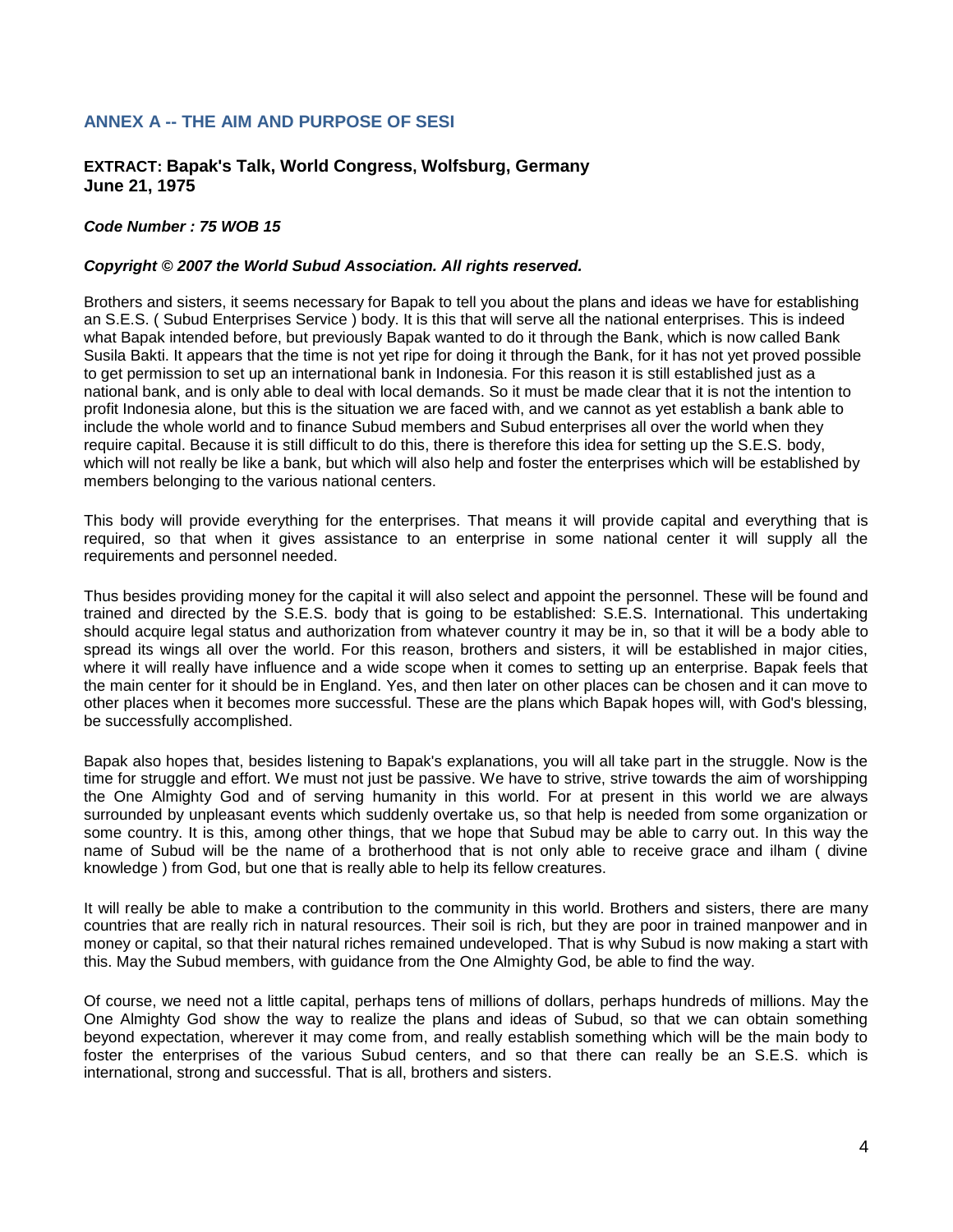# **ANNEX B -- A BRIEF HISTORY OF ENTERPRISE SUPPORT**

**Coombe Springs, UK Congress -- 1959:** The concept of establishing enterprises through Subud Committees encouraging members with business skills to collaborate together and establish enterprises as a means to raise funds for Subud and its social work established. Agreement reached to start an investment fund to support that effort.

**New York Congress -- 1963:** Subud International Services (SIS) established to form a Subud "chamber of commerce" and strengthen linkages between the enterprises to be established.

**Tokyo Congress -- 1967**: Subud Technical Services (STS) set up to organize co-operation of those members with technical skills and to provide technical oversight of enterprise developments. SBIF established to administer funds (including funds from enterprises) on a professional basis and Bapak suggested that it may form the nucleus of a Subud World Bank in future.

**Cilandak Congress** -- **1971**: Agreement reached to establish a bank to finance enterprises - eventually Bank Susila Bakti in Jakarta.

**Wolfsburg Congress** -- **1975**: SES/ SESI formed (note: Bapak's proposed form for this entity is attached). Significant efforts are put in place to implement these recommendations but are not, finally, sustained.

**Toronto Congress -- 1979:** Bapak presents a "model" for the enterprises he proposes we establish in the S.Widjojo project that is well under way. However SESI seems to have played no formal role in this project. ISC/WSA directly encourages investments from the membership (working with S.Widjojo) and the company does not seek any significant support from SESI for technical assistance.

**Anugraha Congress -- 1983**: Anugraha Conference Centre under construction. Subud International Trade Association established.

**Sydney Congress -- 1989:** The first Congress without Bapak. BSB had been sold. Anugraha was in financial difficulty. The Congress felt that SES(I) no longer had a real function and it was taken over by the International Subud Committee.

**Congresses to New Zealand -- 2010**: Little emphasis was formally placed on enterprise envelopments between 1989 and 2010 at World Congresses. The last Congress, in New Zealand, did however, resolve that a review of Bapak's advice & guidance concerning enterprise should be undertaken, and a new SESI was established with this as its first function.

**Brief Notes and Observations**: Efforts to create support services of various kinds to the enterprises that Bapak was proposing were often quite substantial but were usually not sustained between Congresses -- a lack of available funding, reliance on volunteer effort and a lack of "buy-in" by incoming WSA/WSC may have been causes. In reality the major international enterprises that became established made little or no use of such formal support services suggested by SIS, STS or SES(I). However this condition hides some very significant efforts by a number of members and groups of members to undertake support services as forums for Subud members with their own enterprises to come together and share experiences. Many useful workshops and mutual get-togethers of entrepreneurs and business owners are reported, notably in the USA, Australia and Europe. Good work was done to create data bases of enterprises and members with business skills notably in Australia and in other countries with SES national bodies. After the Spokane Congress an SES office was established in Kalimantan with a paid staff and undertook substantial workshops and events worldwide, including the establishment of YES QUEST, with SYA, that still exists. Some national SES activities continued after the Bali Congress but SESI itself largely ceased to function as the existing international enterprises failed or were sold.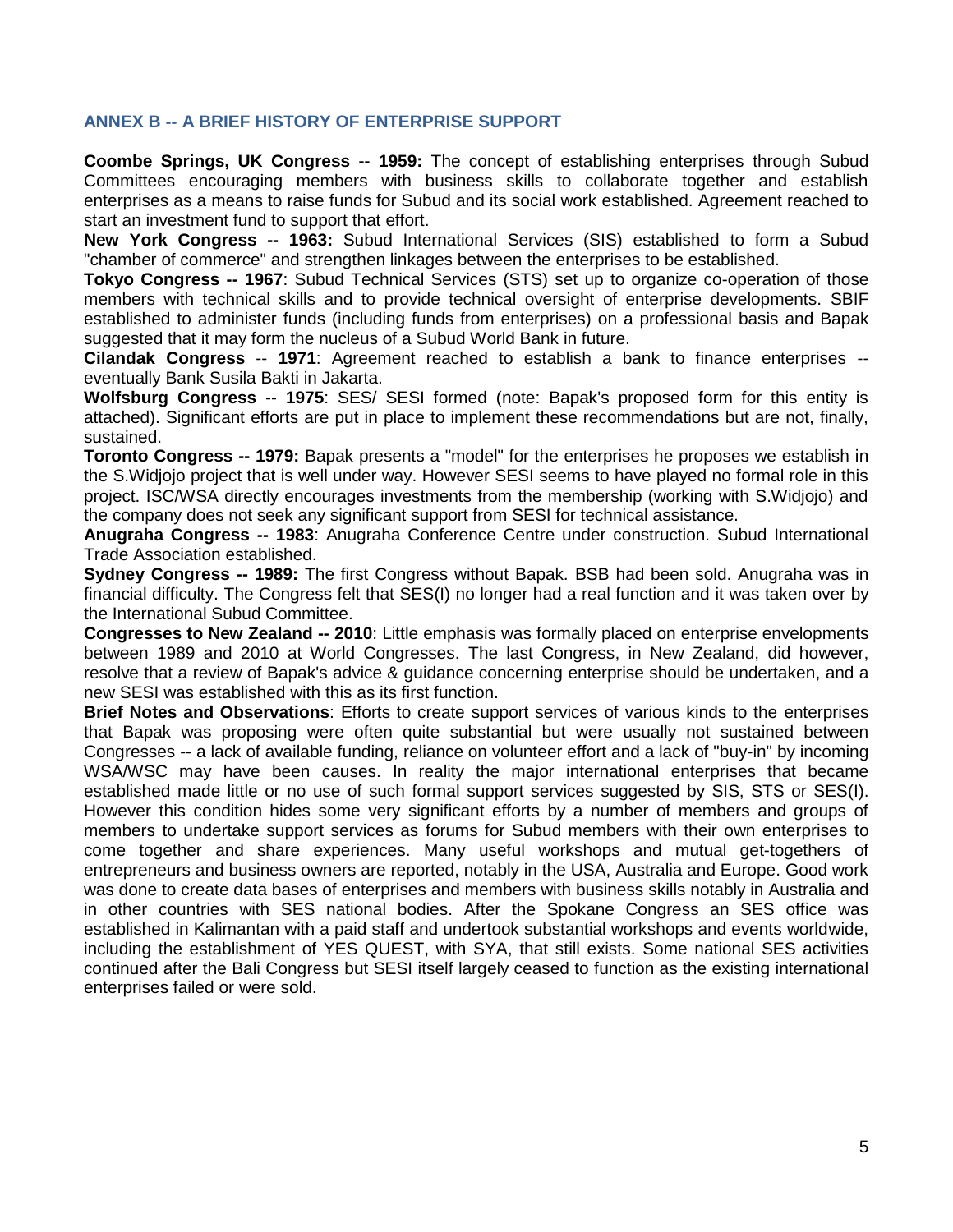# **ANNEX C -- REPORT ON SESI-SUPPORTED INTERNATIONAL ENTERPRISE DEVELOPMENTS**

This report, dated end 2013, updates the activities of the "international enterprises" that were initiated by SESI in Kalimantan. These enterprises are now managed and operated independently of SESI by their founding investors and technical experts headed by Ruslan Morris who sent us this report:

# **KARYA MANCA WARNA --** SMOG!



We are preparing a proposal for a study to ameliorate the very topical problem of haze caused by burning related to land clearing. It is difficult to breathe in parts of Singapore, Malaysia, and Indonesia and this has caused an international issue. Mursalin New, who is well versed in bio mass, bio char, wood pellets, and the like is drafting the proposal. Our intention is to get funding from the public and private sectors in Singapore, Malaysia, and Indonesia. Pak Kuswanda has joined as an advisor, and he, Ruslan Morris, and Lukman Usman have made a preliminary presentation to the Assistant Minister for Environmental Destruction at the Environment Ministry in Jakarta.

# **KARYA MANCA USAHA --** TIMBER

In our first sawmill project there have been delays due to teething problems and non-performance of our partner. So we are taking over the logging as well as the marketing, and it should be back on track and in production by the beginning of next week.

We signed a second contract for legal timber production yesterday. It involves financing some heavy equipment and working capital support. We will do the marketing.

Both of these projects will run for 3-4 years and have estimated rates of return over 100% per year. We are committed to paying 20% of the profits to Subud (International and Indonesia).

# **PERKEBUNAN SINAR MULIA, PERKEBUNAN SINAR PRATAMA --** palm oil



We have not yet acquired a palm oil plantation area, in early August 2013 we were offered 40,000 hectares in Central Kalimantan. We have started the due diligence process and have conducted a preliminary field survey. It appears that 26,000 hectares is suitable. We have commissioned an interdepartmental government team of 13 to do a more detailed survey, which we expect that they will come back to the Bupati (District Officer) with a recommendation to issue a preliminary palm oil license to our companies. We expect that exclusion of areas along the rivers, fauna and flora preservation areas, etc will reduce the area to about 20,000 ha. We will then commission a detailed field study by a bank and investor approved consultant. If it is

feasible, we will acquire the land. The total cost of land acquisition will be \$6-8 million over 12 months or so. This requires a down payment of \$1/2 million to secure the land, and we have a pledge for that amount. There are 2 possible avenues for raising the additional \$5-\$8 million: from wealthy Subud members, or from Wall Street private equity. Two very large USA based private equity companies are interested, as the estimated internal rate of return (IIR) is over 20%. If it is feasible we will pay the \$1/2 million down payment and control the 20,000 hectares or so. Payment of the additional \$6-8 million would bring the project to a bankable level, wherein it will be possible to raise an additional \$115 million over 6 years to fully fund the project with bank loans and additional equity coming from going public, Subud members, private equity, or selling shares to a major palm oil company.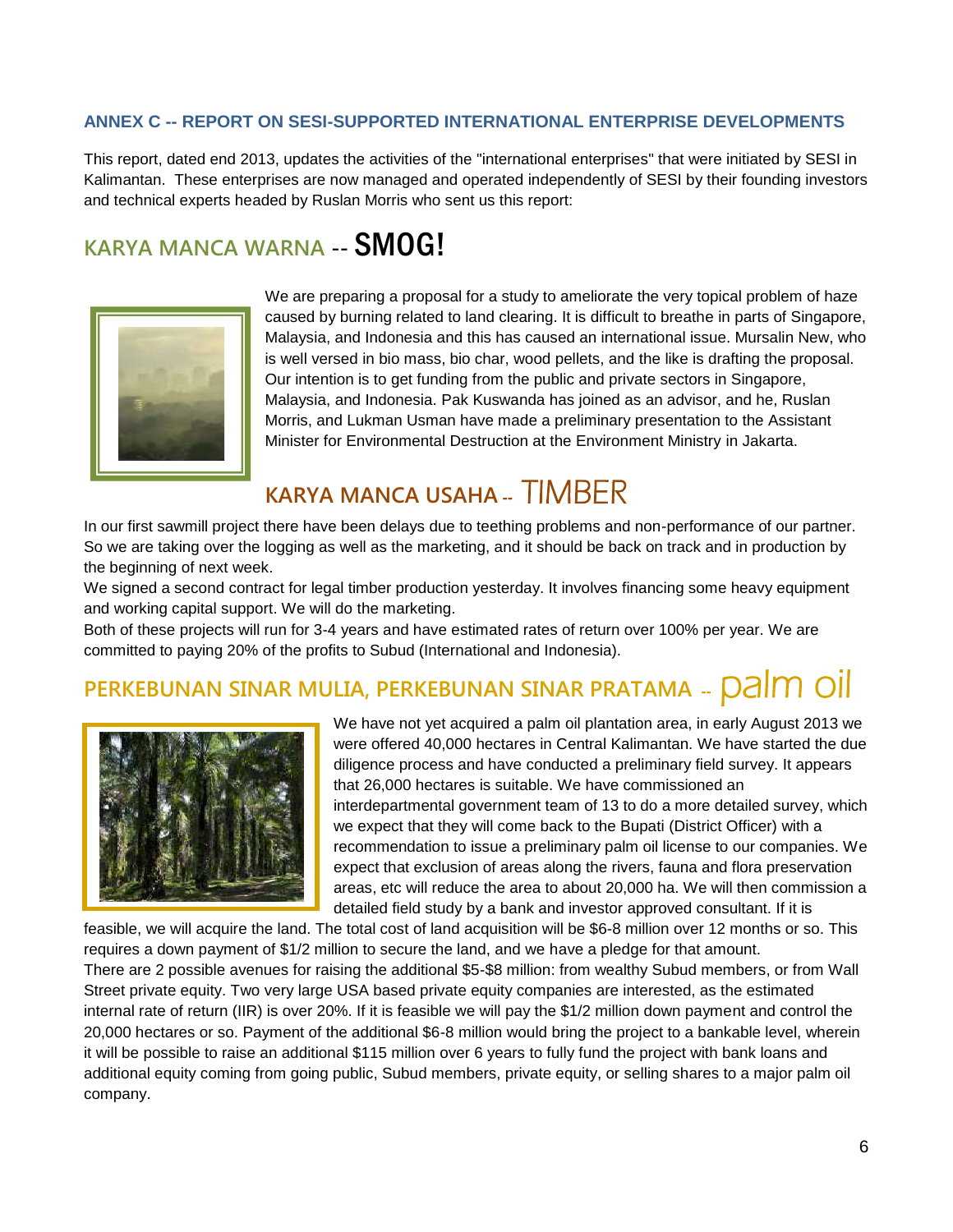# **ANNEX D -- INPUTS FROM WORKING PARTY CONCERNING THE MOVE FROM WSA EXECUTIVE**

..........................................................................................................................................

E-Mail Copy Hadrian Fraval to Rashad Pollard and Team Date: 04/29/2013.

............................................................................................................................................

Dear Rashad and All

Re: Comments on Rashad's Document

Over the years there have been various proposals from World Congresses (detailed in Rashad's summary) as to the form and scope of SES/SESI/Enterprise support. They appear to fall into three categories

- A) SESI under the WSA Executive
- B) Panel of experts implying a separate independent entity (Company)
- C) A World Bank

These three aspects are a package of functions which are inter-dependent. Take away one of the elements and the resultant effectiveness is dramatically reduced. To simply change the status of (A) from being under the executive, to being independent is in my opinion missing the point. There has to be a connection within the Subud organisation between the Country members of WSA and the International organisation (represented by WSC). Let's leave this alone and focus on (B) and (C).

The reason that (A) can never be, and has never been able to stimulate an enterprise surge in activity is that it has not got the wherewithal. The WSC budget constraints are such that SESI has been left to fend for itself. Establishing an Independent company, separate from, but with links to SESI would provide a conduit for funding. The Company would have a panel of experts and would facilitate evaluation and advice to projects arising from the Membership of Subud. This new company would have a direct link to a (Subud) Bank which would use this company as an adviser regarding investment. The name "Subud" would not be used in either (B) or (C). They would operate on commercial terms, charging for their services and making a commitment to provide 25% of their net profit to "Subud". Likewise, new endeavours which were funded by (B) or (C) would be required to commit 25% of their profit to "Subud".

In making the above suggestion I am not focusing on how we fund this implementation, but rather defining a direction which fits the guidance given to us in so many of Bapak's talks. I have experienced in my 30 years of being involved with "enterprise" that the key element is defining a direction; where we feel / want to go to achieve our objectives. What I have described above is only an outline of a direction going forward. Scraping SESI as it is today will not realise the holistic needs of Subud Enterprise development.

Above all else, we can only progress if self- interest is secondary.

All the Best, Hadrian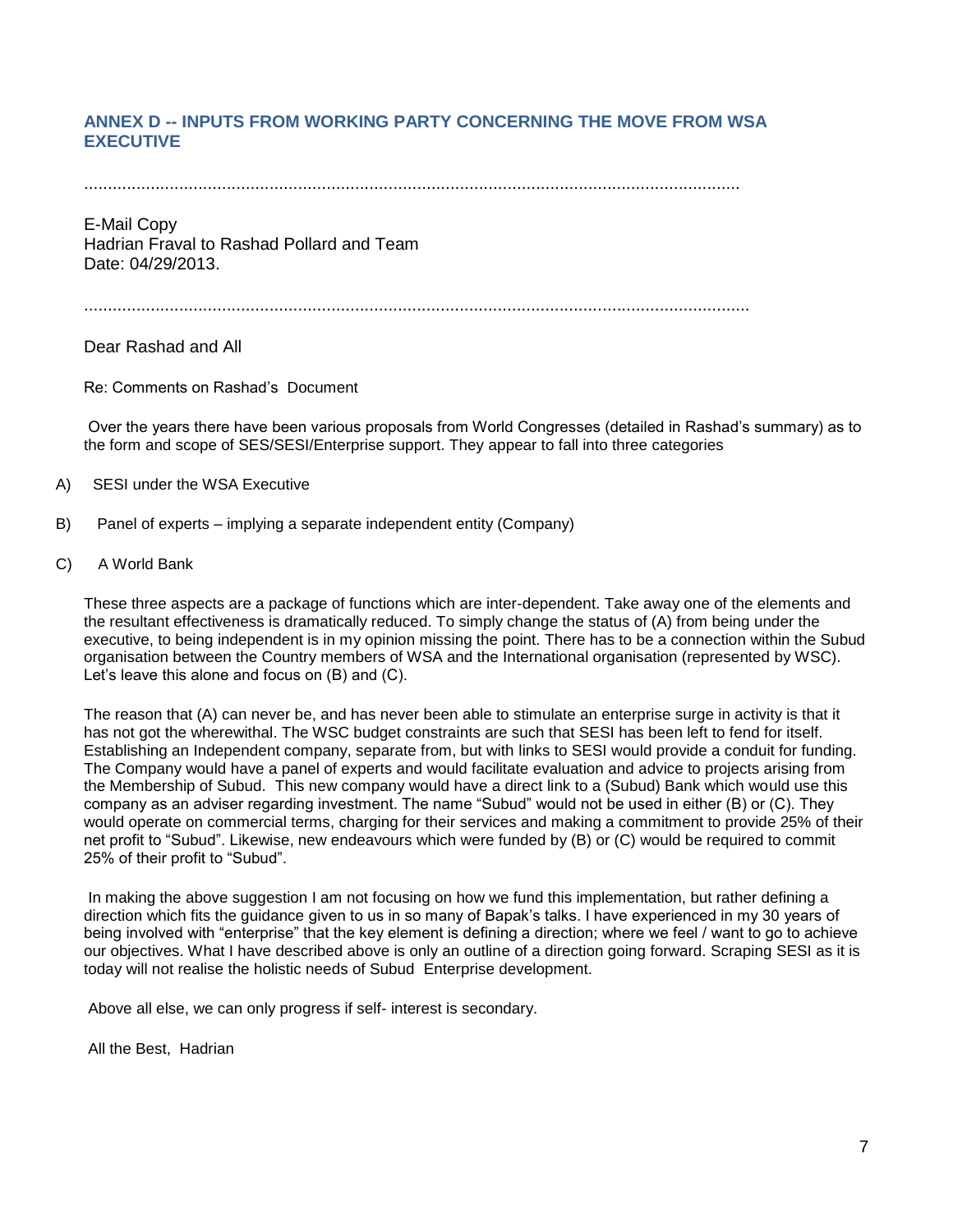# **ANNEX E -- NOTES ON OUR WORLD BANK**

# **A Subud World Bank**

# **For Subud Voice publication -- 1/2013**

#### *Rashad Pollard (SESI Coordinator)*

The most memorable thing that comes to my mind concerning our Subud world bank was something that Raymond Lee had reported. It seems that not long before Bapak passed away he had said that one thing he most regretted was that we were unable to sustain the operations of our world bank.

What then was this world bank?

The first personal reference I have for it was at the Third World Congress in Tokyo in 1967 when it was agreed to establish the Subud Brotherhood International Foundation (SBIF). The purpose mentioned for SBIF was to administer Subud funds on a professional basis and that Bapak had said that it could form a nucleus for a Subud World Bank.

Four years later, at the World Congress in Cilandak Bapak moved this idea to fruition through getting us all to line up and pledge funds to start this World Bank. Ultimately about \$1.4 million was raised. At the last talk given at the Congress Bapak stated: "*So our aim and purpose is to establish enterprises and a bank. For if we merely wait for contributions and donations from members, maybe there will be only ten rupiahs in the treasury ten years from now. Only that little. But it will be otherwise with enterprises. Perhaps contributions will be eliminated eventually, will not be needed, because the Subud treasury will have become strong as a result of running the enterprises and the bank. Who knows, brothers and sisters, if the Subud Bank will not eventually become like those in New York, a Wall Street Bank - but a Subud Wall Street Bank, a Wall Street Bank Kedjiwaan!" Library reference* **71 TJD 18.**

The original team that worked to set up the bank expected to locate it in Germany but this proved difficult to accomplish owing to cost factors and regulations in that country so, eventually, it was agreed to establish it in Indonesia through purchasing the license of an existing bank there. In this way Bank Susila Bakti (BSB) was born.

BSB certainly assisted many enterprises in Indonesia -- even including a hand weaving enterprise that my wife and I started -- but its most important contribution was to help launch the second major enterprise that Bapak initiated -- the S.Widjojo Centre office building in Jakarta. BSB pre-purchased the mezzanine floor of the building and it was these funds that allowed S.Widjojo to acquire the land so that construction could start. BSB also provided short-term loans to support the development of the project. One wonderful day - certainly for me as the Marketing Manager of S. Widjojo -- was the day in 1977 when the bank moved into its space even though the building was still being constructed around them! It was from that day onwards that tenants became confident about our ability to complete the building and began to sign leases themselves! Bapak's interesting talk at the "selamatan" that day is at **77 JKT 1**.

The S.Widjojo Centre was eventually completed at the end of 1980 and the company started sending over \$800,000 back to its Subud investors every year of which \$200,000 was contributed to Subud (WSA and SBIF). In this way Bapak's hopes for establishing a world bank and enterprises had certainly been accomplished as a model for us to follow.

BSB did suffer from some constraints, however. It could not, legally, allow its non-Indonesian Executive Directors to act as such and so management conflicts developed between these two groups of "de facto" Directors that had been established, and it was not easy for the bank to support enterprises outside of Indonesia. These issues came to a head at an Extraordinary General Meeting of the bank held in 1984 when the shareholders voted to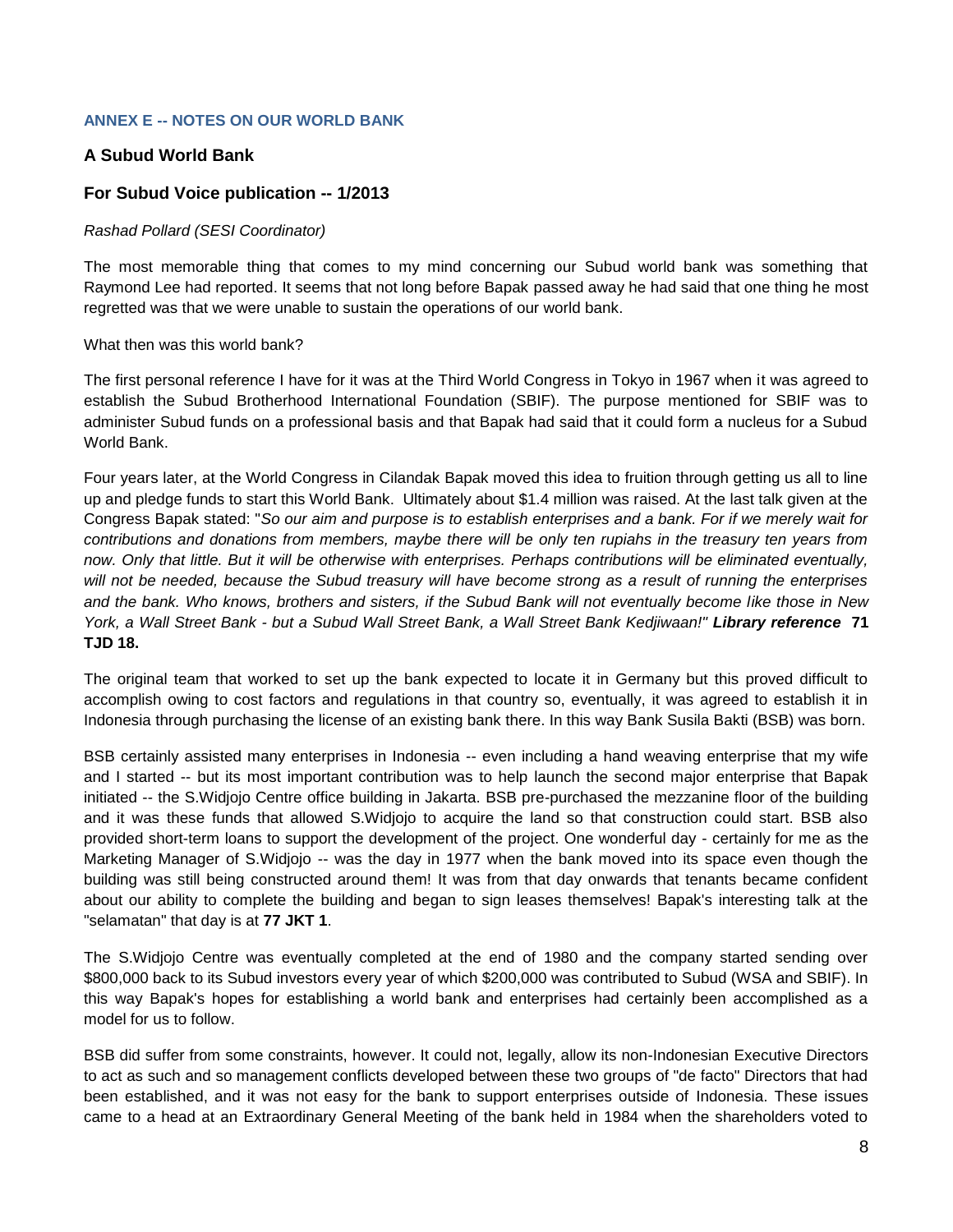expand the Board of BSB to help strengthen the bank's future development. I supported this motion as did Bapak -- his comments are at **84 JKT 5**. But this step was never taken, and was overtaken by other events at S.Widjojo.

S.Widjojo had committed itself to build a major hotel project in Jakarta and had borrowed about \$8 million to purchase the land for it. However this project was never realized and S.Widjojo became unable to service this loan. Efforts to sell the land resulted in an offer to purchase not only the hotel land but also our bank. My own understanding is that it was felt by the Board members of our bank and S.Widjojo that it would make sense to keep the S.Widjojo building, rather than liquidate it and keep the bank! So it was agreed and the funds obtained from these sales allowed S.Widjojo to repay the loan it had and remain in business. The shareholders of BSB received the funds from that sale.

In this way, in 1986, our world bank was sold and this became a first step in a range of events that eventually led to the demise of all our major enterprises, including S.Widjojo, excepting the mining exploration work in Kalimantan that still proceeded.

Not a few members have tried to rekindle the concept of our experts coming together to launch new, major enterprises supported by a new world bank or financial institution. But since Bapak's passing our Association has preferred to put such activities on hold and our World Congresses barely touched on the subject that had become such a core emphasis on all our Congresses while Bapak was with us.

At the New Zealand World Congress the first steps were taken to explore the prospects for starting again. SESI was resurrected and tasked with this mandate. SESI, itself, cannot start a new world bank or world financial institution or even an enterprise. Our task is to motivate our experts to undertake these tasks and to provide whatever support we can to help this happen. A new world bank or financial institution can only be initiated by a dedicated team of banking and financial experts. We can help to bring that team together however and so we can proceed if a truly competent group can be formed to explore this option and raise the initial funding needed to produce a comprehensive feasibility study. If there is real interest in this please let me know -- pollardrr@aol.com

January 2013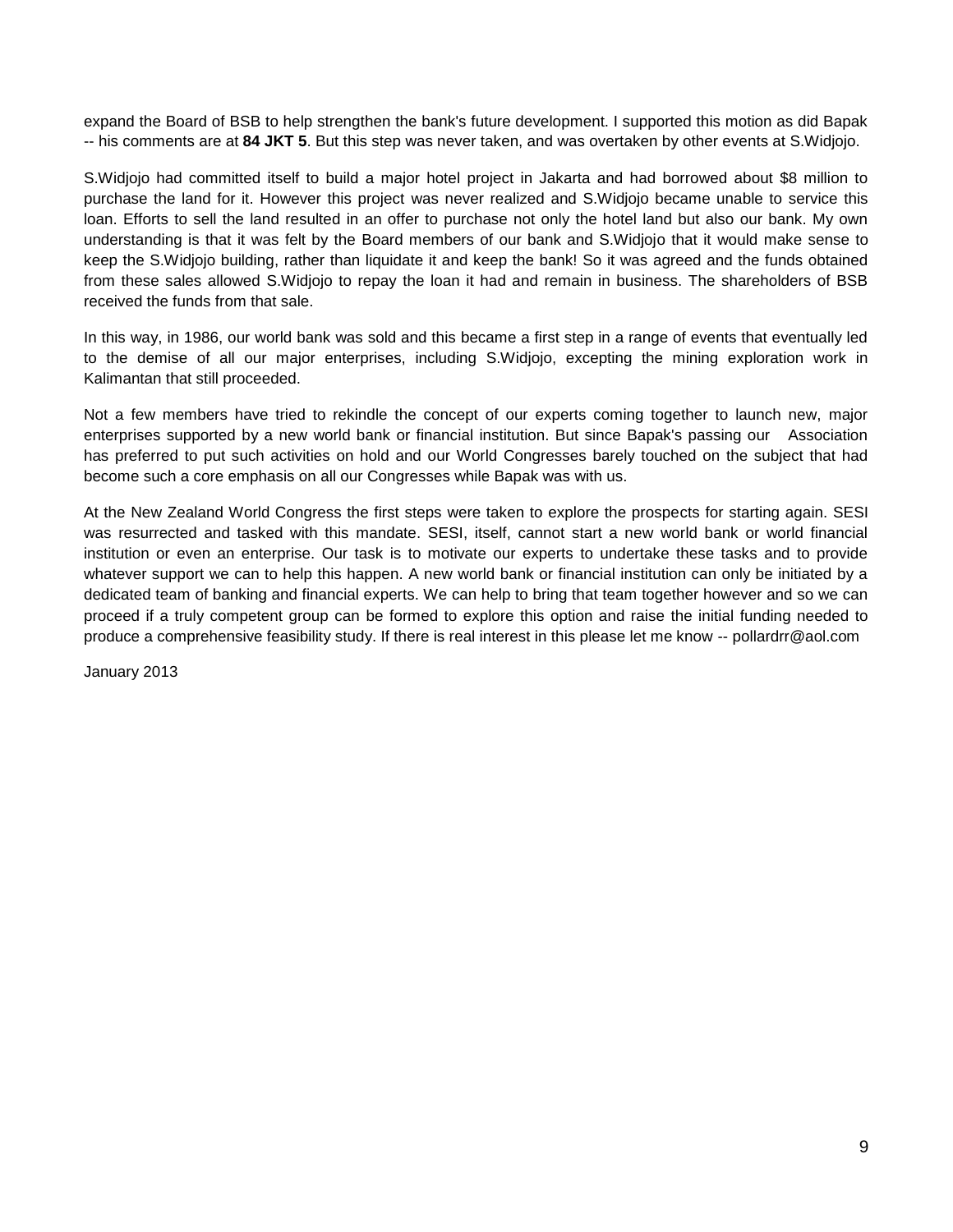# **ANNEX F -- TRANSLATED ARTICLES OF ASSOCIATION OF USAHA MULIA, FOR REFERENCE**

This day, the twentieth of December nineteen hundred and seventy-four, appeared before me, Peter Kroesen LL.M., candidate civil-law notary, residing in Dordrecht, hereinafter to be referred to as: civil-law notary, acting on an interim basis on behalf of Jan Alphons Mulder LL.M., civil-law notary with registered offices in Rotterdam (NL):

1. mister Willem Dirk van Willenswaard LL.M., government official, residing in Rotterdam, Slotlaan 51, born in Ellewoutsdijk (NL) on the twelfth of January nineteen hundred and forty-three;

2. mister Jan van Buitenen, statistics analyst, residing in Rotterdam, Oudedijk 115, born in Bilthoven (NL) on the twenty-second of November, nineteen hundred and thirty-nine; 3. mister Adam Haas, notary clerk, residing in Rotterdam, acting in this matter as the authorised representative, as is proved by the two private deeds that are recognised as originals and attached to the current deed, in concordance with the legal provisions applying thereto, of:

a.mister Drs. (a Dutch academic title) Theodorus Marie Matthee, economist, residing in Bosch en Duin (NL), Reelaan 5, born in Zevenbergen (NL) on the sixth of May, nineteen hundred and twenty-four,

and b.mister Herman Gerhard Kuit, dentist, residing in Arnhem (NL), Bosboomstraat 31, born in Deventer (NL) on the twenty-fifth of October nineteen hundred and eleven.

The appearers declared that the aforementioned mister Van Willenswaard, mister Van Buitenen, mister Matthee and mister Kuit are incorporating, by way of the current deed, to which the ministerial declaration of no objection, dated the twenty-fifth of November nineteen hundred and seventy four, pertains, a private company with limited liability with number B.V. 147.637, and adopting the following articles of association:

#### Name and Seat

Article 1

1. The company bears the name: Holding ('houdermaatschappij') 'Usaha Mulia' B.V. ('besloten vennootschap', private limited company)

2. It has its registered offices in Rotterdam (NL).

#### Purpose

Article 2

The purpose of the company is to participate in and control shares in or otherwise gain an interest in, including conducting the management of, other enterprises, regardless of their purpose or legal form, as well as otherwise investing, managing or transferring property or assets, all in the broadest sense of the word, and conducting all types of activities that may be conducive to the aforementioned purpose, in the broadest sense of the word.

#### Capital and shares

Article 3

1.The registered capital of the company comprises two hundred and fifty thousand guilders, divided into two thousand five hundred shares, each with a value of one hundred guilders.

2.Five hundred shares have been registered, with the obligation of payment in full.

#### Article 4

The general meeting of shareholders - also referred to in these articles of association as: the general meeting will decide to further issue shares and will determine the conditions for such an issue: the issue price may not be below par value and the issue may only take place against payment in full.

#### Article 5

1. All shares will be issued in name and will be numbered continuously from 1 upwards.

2.No share certificates will be issued.

3.No bearer share certificates may be issued. If a violation of this provision occurs, the rights connected to the share cannot be exercised for as long as the bearer share certificates are outstanding. In case a share is the property of more than one person, these persons are obligated to appoint one person as their representative vis-à-vis the company.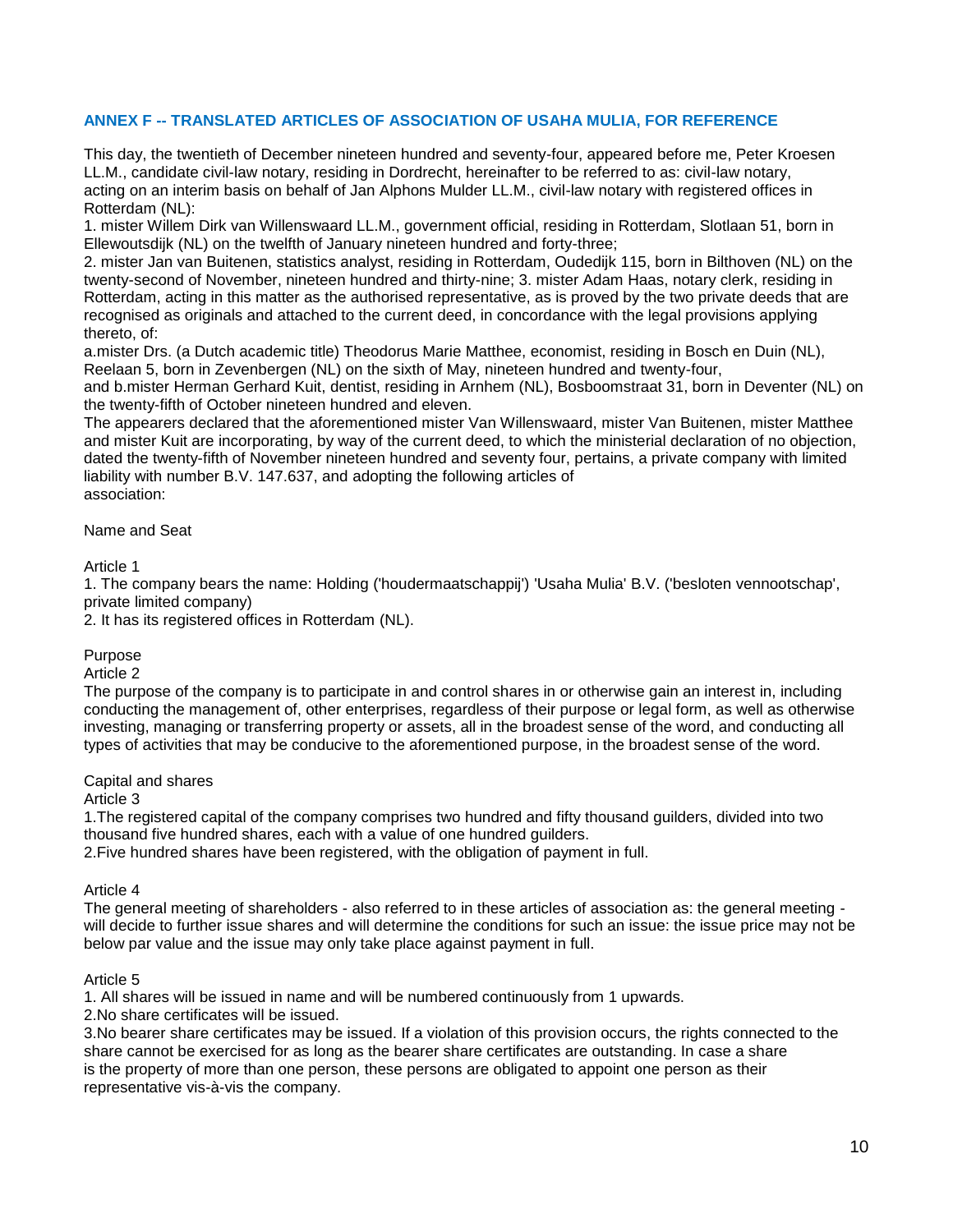# Article 6

1. The board will maintain a register in which the names and addresses of all shareholders are entered, also stating the amount paid on every share.

2. The register will be updated regularly and every entry in the register will be undersigned by one of the board members.

3. At the request of a shareholder, the board will provide him with an extract from the register, insofar as it concerns his own shares.

4. The board will place the register on display for perusal by the shareholders at the offices of the company.

5. Every shareholder will be obligated to provide his address to the board.

# Article 7

1. The company will be authorised to obtain fully paid shares in its own capital, with the permission of the general meeting, at its own expense and for a valuable consideration, at a maximum of half of its issued capital.

2. The rights attached to any shares that are owned by the company cannot be exercised, nor will those shares be taken into consideration during the calculation of a quorum.

3. Article 9 applies proportionally to the transfer of property of the own shares obtained by the company.

# Article 8

1. The following will be required for the delivery of shares: a deed of delivery and the service of that deed to the company, or a written confirmation of that delivery by the company, based on the delivery of that deed to the company.

2. The provision in the first paragraph will apply proportionally to the allocation of shares in case of a separation in which any type of community of goods is involved.

# Article 9

1. The transfer of shares will only be possible with due regard for the provisions in the current article.

2. The transfer of shares can only take place after the shares have been offered for sale, in the way that is described below, to the other shareholders and/or the company, the latter only with the permission of the offeror. 3. The shareholder - hereinafter to be referred to as the offeror will notify the board of the shares he wishes to transfer.

4. This notification will constitute an offer of sale of shares to the co-shareholders, at a price that will be determined (unless the shareholders unanimously decide otherwise) by one or more experts, to be appointed by the shareholders after communal consultation. If the shareholders do not reach an agreement regarding this matter within fourteen days after the receipt of the notification of the offer, as referred to in paragraph 6 of the current Article, the first party to take such action may petition for the appointment of three independent experts by a cantonal court (a Dutch civil court of first instance), whose district (or 'canton') the company is located in.

5. The experts referred to in the preceding paragraph are authorised to peruse all records and documents of the company, as well as to obtain all information of which the notification may be conducive to their appraisal.

6. The board will notify the offeror's co-shareholders of the offer within fourteen days after having received the notification referred to in paragraph 2, and will subsequently notify all shareholders of the price within fourteen days after the notification of that price, as determined by the experts or agreed upon by the shareholders.

7. Deviating from the provisions in paragraph 9, if the board has already received a notification from all coshareholders before the term set in that respect has expired, stating that they will not or not fully accept the offer, the board will notify the offeror thereof immediately.

8. The shareholders who wish to purchase the offered shares will notify the board thereof within fourteen days after they were notified of the price, in concordance with paragraph 6.

9. In such cases, the board will allocate the offered shares to the interested parties and will notify all shareholders thereof within four weeks after it has notified the shareholders of the price in accordance with paragraph 6. If and insofar as no allocation has taken place, the board will also notify all shareholders thereof within the set term. 10. In cases in which two or more shareholders are interested in purchasing more shares than are offered, the allocation will be carried out by the board equally among all interested parties, regardless of the numbers of shares they have in their possession. If a shareholder is an interested party for fewer shares than the number that would be proportionally allocated to him, the shares that are freed up as a result will then be allocated to the other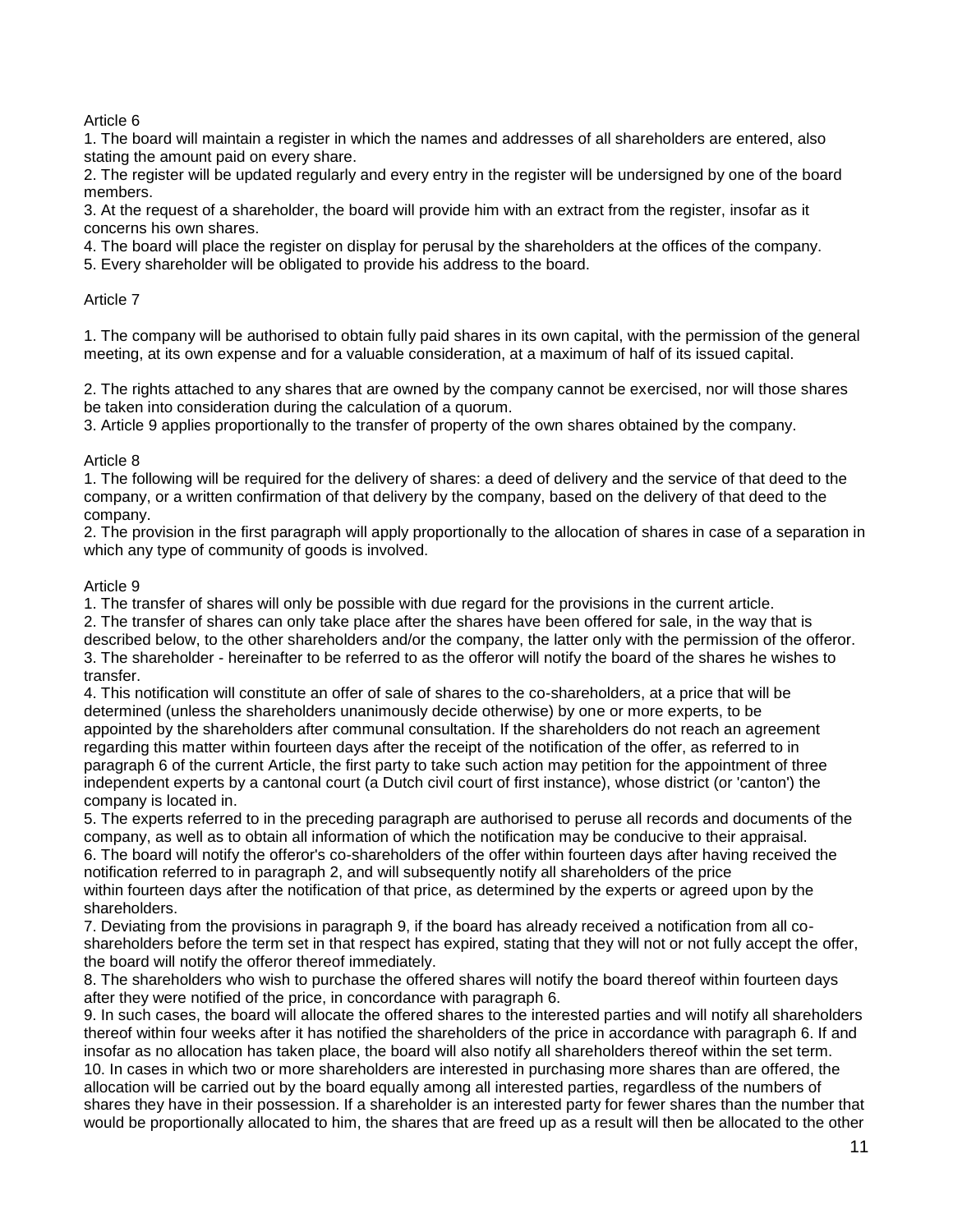interested parties proportionally. Insofar as no allocation is possible using that measure, a decision will be made by way of a lottery.

11. Within a month following the notification as referred to in paragraph 9:

- a. the offeror has the right to retract his entire offer;
- b. every interested party has the right to declare that he is no longer contemplating purchasing the shares, or fewer shares than he initially was an interested party for.

These notifications will be made to the board.

If one or more shares are freed up as a result of the application of the preceding provisions in the current paragraph, the shares that are thus freed up will be offered to the other interested parties at the price determined by the experts, with the application mutatis mutandis of the provisions in paragraphs 6, 8, 9 and 10, as well as the provisions in paragraph 11, sub 1 of this article.

12. The purchased shares must be delivered against simultaneous payment of the purchase price, within one month following the expiration of the term during which the offer may be retracted.

13. Any offeror who has not retracted his offer will be permitted to freely transfer the offered shares within three months following a notification to him, stating that the offer was not accepted in full, in concordance with paragraph 7 or paragraph 9.

14. All notifications mentioned in the current article must be sent via registered mail or with proof of receipt. 15. The costs of the appointment of the experts as referred to in paragraph 4, as well as their fees, are at the expense of:

a. the offeror, in case he retracts his offer;

b. the offeror for one half and the buyers for the other half, if the shares are purchased by shareholders, taking into account that every buyer must contribute in the payment of those costs, proportionally to the number of shares he has purchased;

c. the company, if the shareholders have not used the offer, or have not used the offer in full. 16. Allocation in the event of a separation will be considered a transfer as described in the current article, except for cases of allocation in the event of a separation with a joint estate, as referred to in article 10 paragraph 1 under a and allocation to a person who was in possession of the share at the time of the creation of the joint estate, to a co-shareholder and/or to the company.

#### Article 10

1. In case of death, suspension of payments, bankruptcy or appointment of a guardian of a shareholder, his shares must be offered for sale to the other shareholders, with due respect to the provisions in the following paragraphs. In case of a death, this obligation does not apply:

a. if the shares have become part of a joint estate, the rights of which cannot be attributed to any other persons than persons who already were shareholders;

b. if the shares have been transferred due to a death from a shareholder to a person, who already was a shareholder;

c. if all other shareholders declare in writing that they agree with the new owner of owners of the shares. 2. In case an obligation to offer for sale exists, the provisions in article 9 apply accordingly, taking into account that the offeror:

a. does not have the right to retract his offer in accordance with paragraph 11 of that article;

b. may retain his shares if the offer is not accepted or accepted in full.

3. The persons who are obligated to offer the shares for sale must notify the board of their offer within one month following the commencement of that obligation. In case they are in default regarding that obligation, the board will point out the provision in the preceding sentence to the persons who are under obligation to offer shares for sale; if they remain in default, failing to make an offer within two weeks, the board will offer the shares for sale on behalf of the shareholder(s) and, if the offer is accepted as a whole, transfer the title of the shares of

the purchaser against simultaneous payment of the purchase price; in these cases, the company will be irrevocably authorised to do so.

4. In case of a transfer of shares while the provisions in the preceding paragraph are applied, the board will pay out the proceeds following deduction of all costs rendered in that matter to the person(s) on behalf of whom the offer was made.

5. The obligation to offer shares based on the provisions in the current article will not lead to the consequence as a result of which it is not possible to exercise the rights that are attached to the shares, during the existence of that obligation.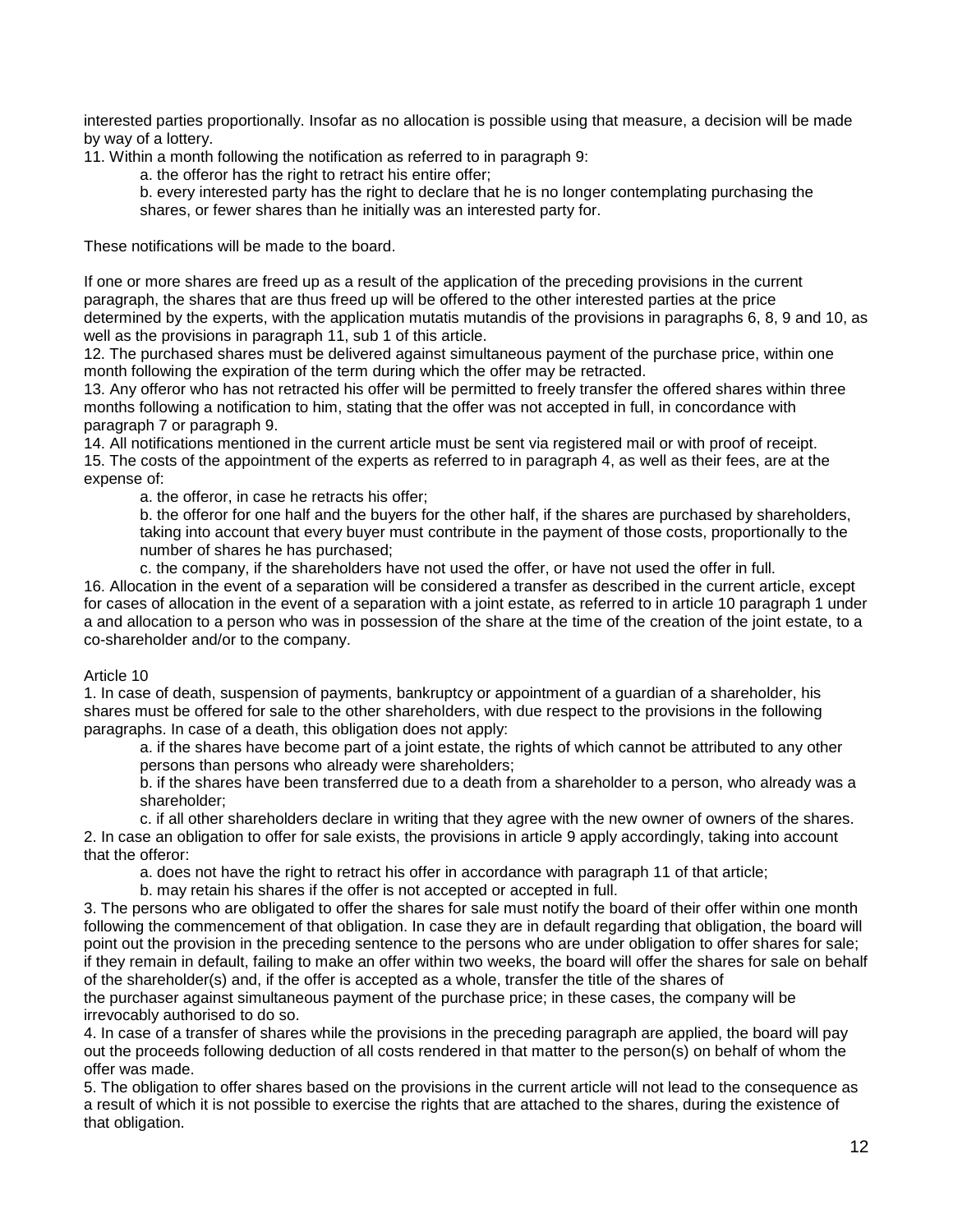# Management and supervision

Article 11

1. The company will be managed by a board, consisting of one or multiple directors, who will be supervised by a supervisory board, consisting of one or multiple supervisors.

2. The general meeting will determine the number of directors and supervisors.

3. The directors and the supervisors are appointed, suspended and dismissed by the general meeting. In order for any decision to suspend or dismiss a director to be valid, apart from decision the own request of the person involved, it must be made at the general meeting with a majority of at least two-thirds of the votes cast.

4. The remuneration for the directors and the supervisors, such including the award of pension rights and profit share schemes, will be determined by the general meeting.

# Article 12

1. The board will be charged with managing the daily course of affairs of the company and the management of its assets, subject to the limitations in the current articles of association.

2. The board will require the approval of the supervisory board in board decisions regarding:

a. obtaining, transferring, encumbering, renting or letting or otherwise obtaining or awarding the user or usufructuary rights on immoveable property;

b. entering into agreements in which a bank credit is awarded to the company;

c. taking out or handing out monetary loans, not including the use of bank credit that was awarded to the company;

d. closing and amending labour contracts, awarding pension rights and appointing authorised signatories;

e. making investments exceeding amounts that have been set beforehand; and

f. in general: performing all activities involving or exceeding amounts that are to be set by the general meeting.

# Article 13

1. In the event of absence or disqualification of one or more of the directors, the remaining directors are, or the sole remaining director will be charged temporarily with the entire management.

2. In the event of absence or disqualification of all directors or the sole director, the supervisory board will be provisionally charged with the management. In that event, the supervisory board will be authorised to appoint one or more persons - from its own ranks, if so desired - to perform the management duties on its behalf and under its own responsibility.

In the event of disqualification, the supervisory board will take the necessary measures in order to provide a permanent appointment as soon as possible.

3. Decisions by the board will be made by an absolute majority of votes. In the event of an equality of votes, the supervisory board will cast the deciding vote, if it is requested to do so.

4. The board will represent the company judicially and extrajudicially, taking into account that the general authority to represent may be exercised by any of the directors, without prejudice to the possibility for the company to be represented by an authorised signatory who is acting in concordance with the limitations to his authority and annotated in the trade register.

# Article 14

1. It will be the task of the supervisory board to supervise the policy of the board and the general practice within the company and the enterprise connected to it.

It will fulfil an advisory role to the board. In carrying out its task, the supervisors will bear in mind the interest of the company and the enterprise connected to it.

2. The supervisory board will convene as often as one of the supervisors deems necessary.

3. The decisions by the supervisory board are made by an absolute majority of votes.

The supervisory board will only be able to make valid decisions if the majority of the supervisors in office are present or represented at the meeting.

4. The supervisory board may also make decisions outside of meetings, provided that it does so in writing, via telegraph or via telex, and with unanimous assent.

General meetings of shareholders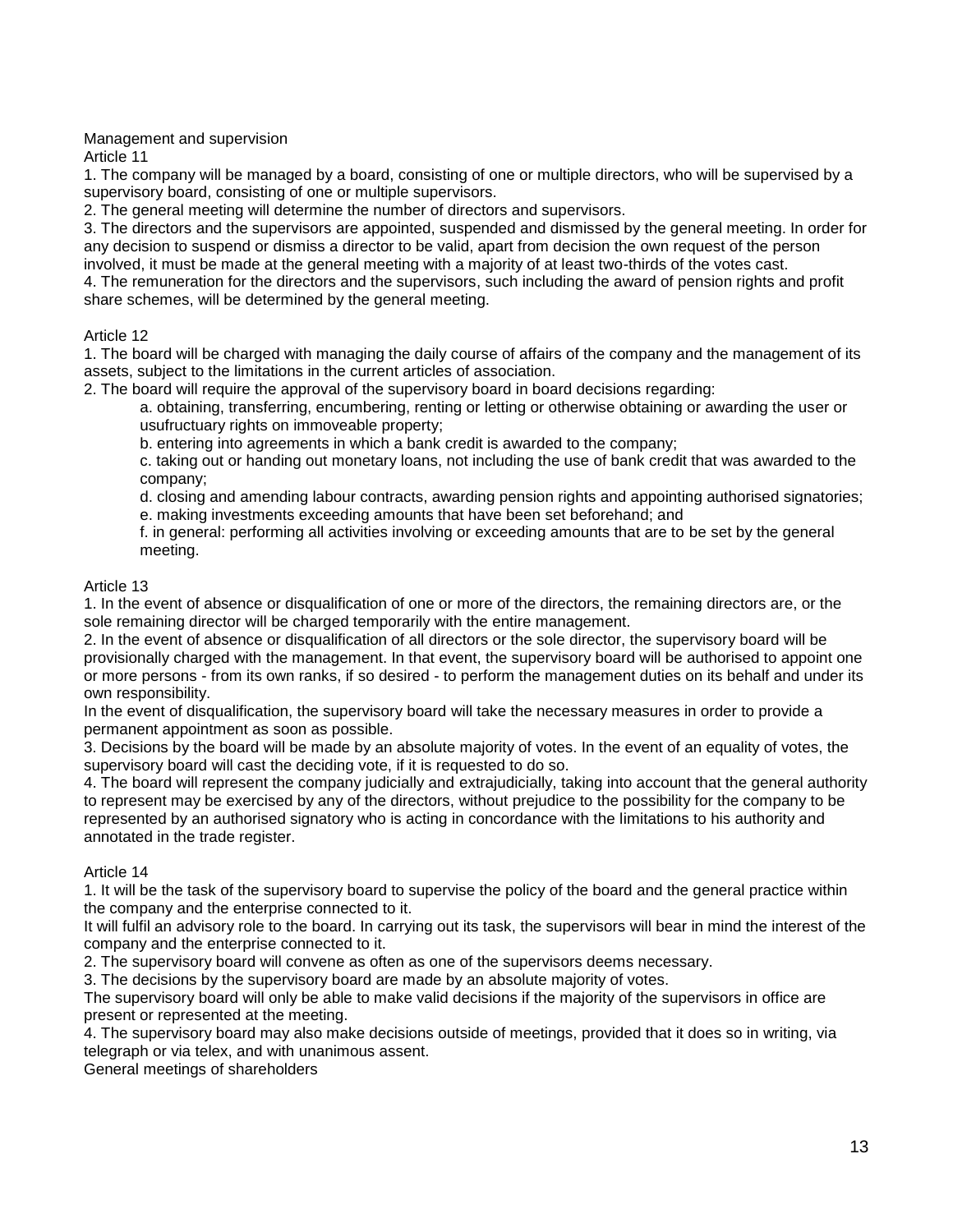# Article 15

1. The general meetings of shareholders will be held in Rotterdam or in Utrecht. The general meeting will provide its own chairman.

2. The convocation for a general meeting will take place via convocation letters sent to the addresses of the shareholders, as entered in the register referred to in article 6; the convocation will take place no later than fifteen days before the day of the general meeting.

3. The convocation letters will state the items that will be discussed.

No legal decisions can be made with regard to subjects that were not announced in the convocation letter or in an additional convocation letter with due regard for the term set for the convocation, unless the decision is made by a unanimous vote at a meeting at which the entire issued capital is represented.

# Article 16

1. A general meeting will be held annually, no later than the month of June.

2. Extraordinary general meetings will be held as often as the board or the supervisory board deem necessary or shareholders (communally representing at least ten percent of the issued capital) request this in writing, along with a detailed listing of the items that will be discussed, to the board and the board of supervisors; in the event that none of the directors or supervisors respond to such a request to the effect that the meeting may be held within four weeks following the request, the requesting parties will be authorised themselves to convoke a general meeting, with due regard for the required formalities.

# Article 17

1. Only shareholders will have voting rights. None of the shareholders will have the right to cast more than one vote.

2. Insofar as no other provisions are set in the current articles of association, all decisions will be made by an absolute majority of votes.

3. A valid vote may be cast by any shareholder, acting in another capacity than that of a shareholder in the company, in whom a right vis-à-vis the company would be vested or who would be relieved of an obligation vis-à-vis the company as a result of a decision by the company.

# Article 18

All decisions by shareholders may also be made in writing, via telegraph or via telex, instead of at general meetings, provided that this is approved unanimously by all shareholders.

# Financial year and annual report

Article 19

The company's financial year will be equal to the calendar year.

# Article 20

1. Every year, an annual report will be drawn up by the board following the end of each financial year, consisting of a balance sheet, an income statement and an explanation.

2. The annual report will be signed by all directors and all supervisors.

If one person's signature is absent, this will be notified along with the reasons for that absence.

3. The annual report will be available for perusal by the persons legally authorised to do so from the day of the convocation of the general meeting, organised for the discussion of the annual report, until the end of that meeting.

4. The annual report will be adopted by the general meeting.

5. If an annual report is adopted unconditionally, the board will be discharged from all activities it has performed in the past financial year according to the records. The supervisors will be discharged from their supervision tasks, all without prejudice to sections 49a, 49b, 51c and 52 of the Dutch Commercial Code (Wetboek van Koophandel).

Distribution of Profits

Article 21

The general meeting will have the profit at its disposal.

Article 22

If authorised by the general meeting, the board may (if it deems it necessary and the size of the profits allows it) already carry out one or more payments of dividends, on account of that dividend, before the adoption of the annual report of any financial year.